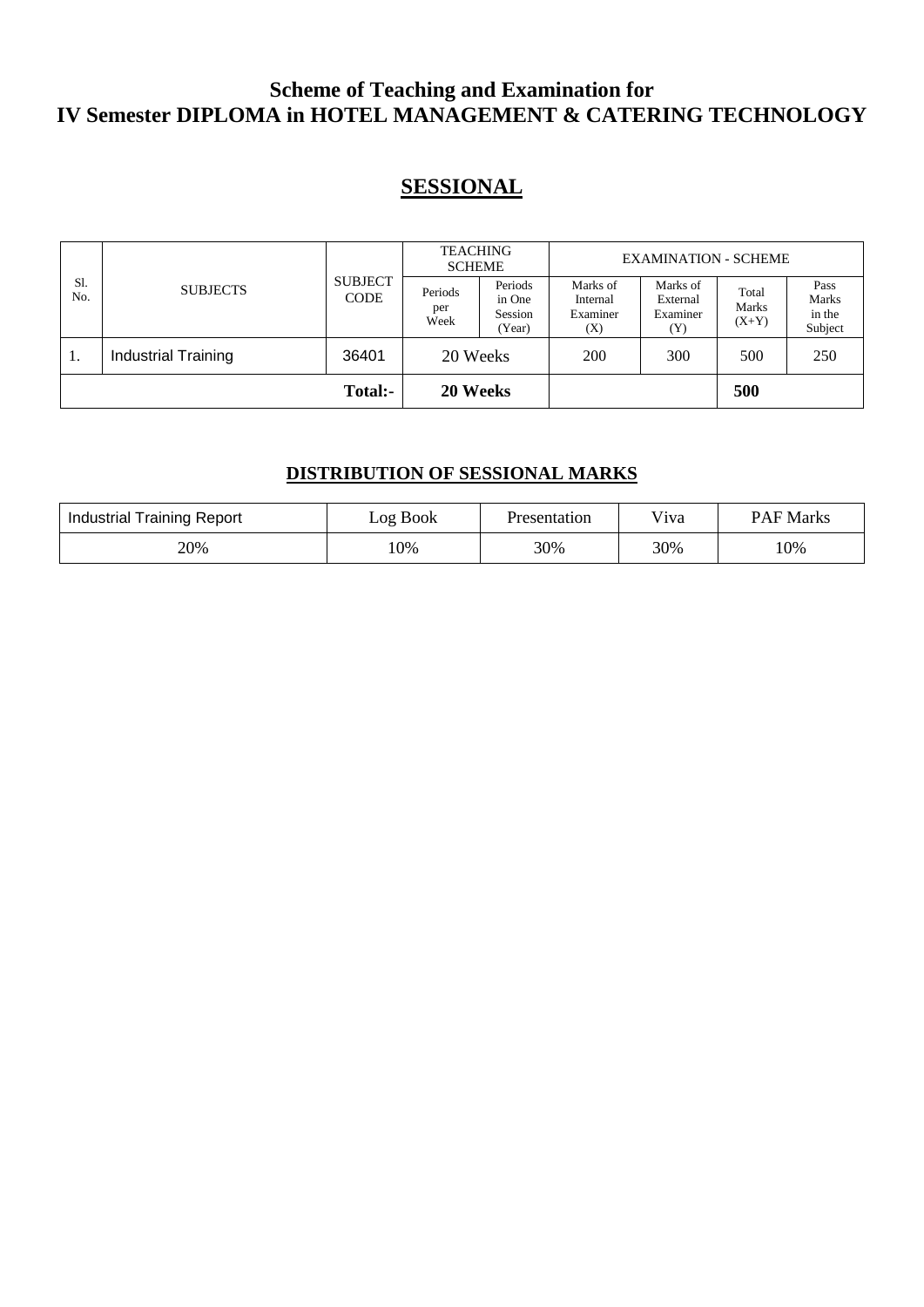### **INDUSTRIAL TRAINING**

Subject code 36401

No. of Periods In one Session 20 weeks

#### **SESSIONAL**

|   |          | No. of Periods |  |  |
|---|----------|----------------|--|--|
|   | per week |                |  |  |
| L | Τ        | P/S            |  |  |
|   |          |                |  |  |
|   |          |                |  |  |

| <b>Full Marks</b> | 500 |
|-------------------|-----|
| External Marks:   | 300 |
| Internal Marks:   | 200 |

#### **Rationale:**

- 1. Industrial Exposure
- 2. Ability to Communicate
- 3. Reliability and Motivation
- 4. Responsibility and Quality of work.

#### **Objective:**

- 1. Industrial Exposure
- 2. Ability to Communicate
- 3. Reliability and Motivation
- 4. Responsibility and Quality of work.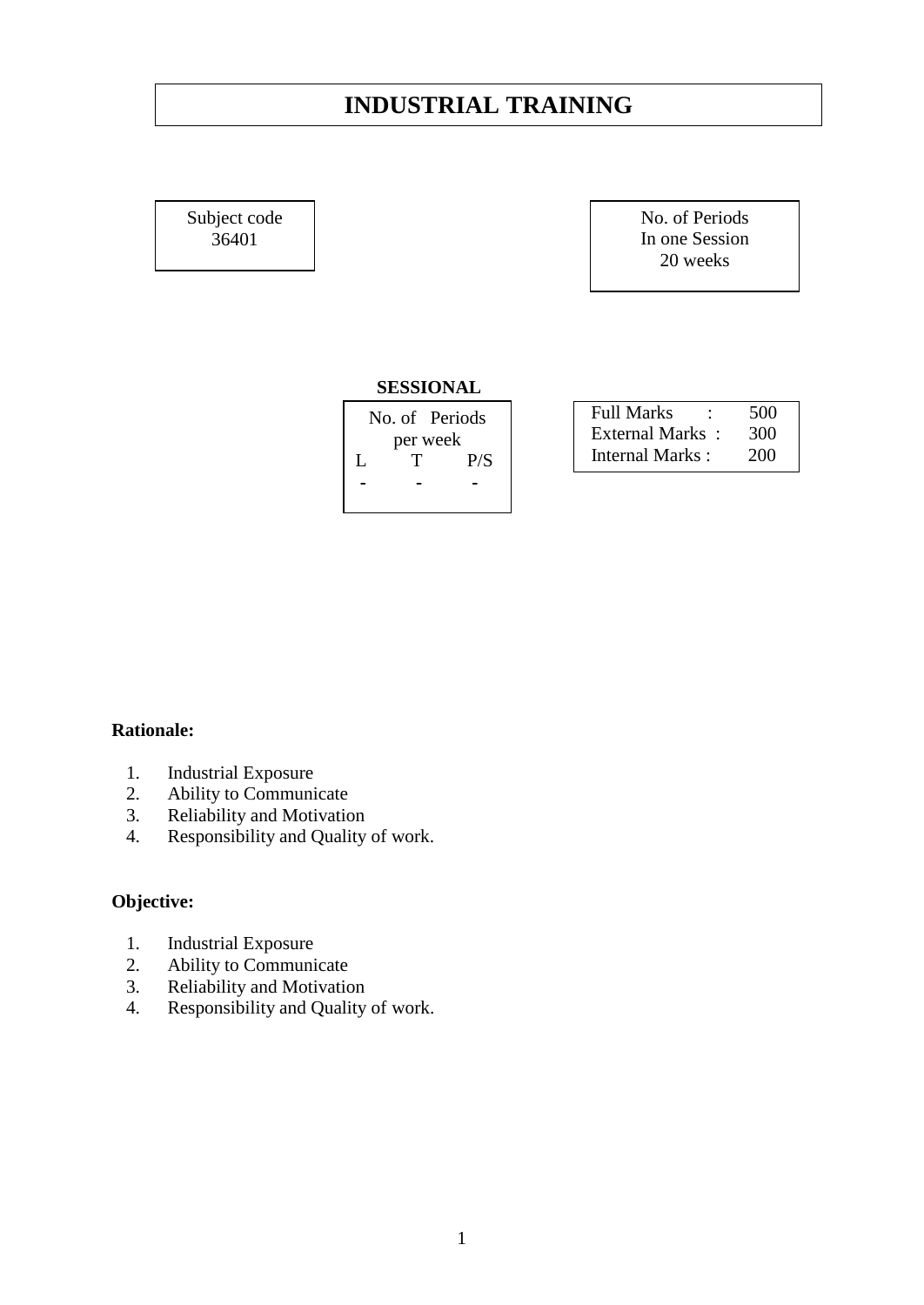### **Industrial Training**

Objective of industrial training is to provide to students the feel of the actual working environment and to gain practical knowledge and skills, which in turn will motivate, develop and build their confidence. Industrial training is also expected to provide the students the basis to identify their key operational area of interest.

#### **1**. **RESPONSIBILITIES OF THE TRAINEE**

- 1. Should be punctual.
- 2. Should maintain the training logbook up-to-date.
- 3. Should be attentive and careful while doing work.
- 4. Should be keen to learn and maintain high standards and quality of work.
- 5. Should interact positively with the hotel staff.
- 6. Should be honest and loyal to the hotel and towards their training.
- 7. Should get their appraisals signed regularly from the HOD's or training manager.
- 8. Gain maximum from the exposure given, to get maximum practical knowledge and skills
- 9. Should attend the training review sessions/ classes regularly.
- 10. Should be prepared for the arduous working condition and should face them positively.
- 11. Should adhere to the prescribed training schedule.
- 12. Should take the initiative to do the work as training is the only time where you can get maximum exposure.
- 13. Should on completion of Industrial Training, handover all the reports, appraisals, logbook and completion certificate to the institute.

#### 2. **RESPONSIBILITIES OF THE INSTITUTE:**

- 1. Should give proper briefing to students prior to the industrial training.
- 2. Should make the students aware of the industry environment and expectations.
- 3. Should notify the details of training schedule to all the students.
- 4. Should coordinate regularly with the hotel especially with the training manager.
- 5. Should visit the hotel, wherever possible, to check on the trainees.
- 6. Should sort out any problem between the trainees and the hotel.
- 7. Should take proper feedback from the students after the training.
- 8. Should brief the students about the appraisals, attendance, marks, logbook and training report.
- 9. Should ensure that change of I.T. hotel is not permitted once the student has been interviewed, selected and has accepted the offer.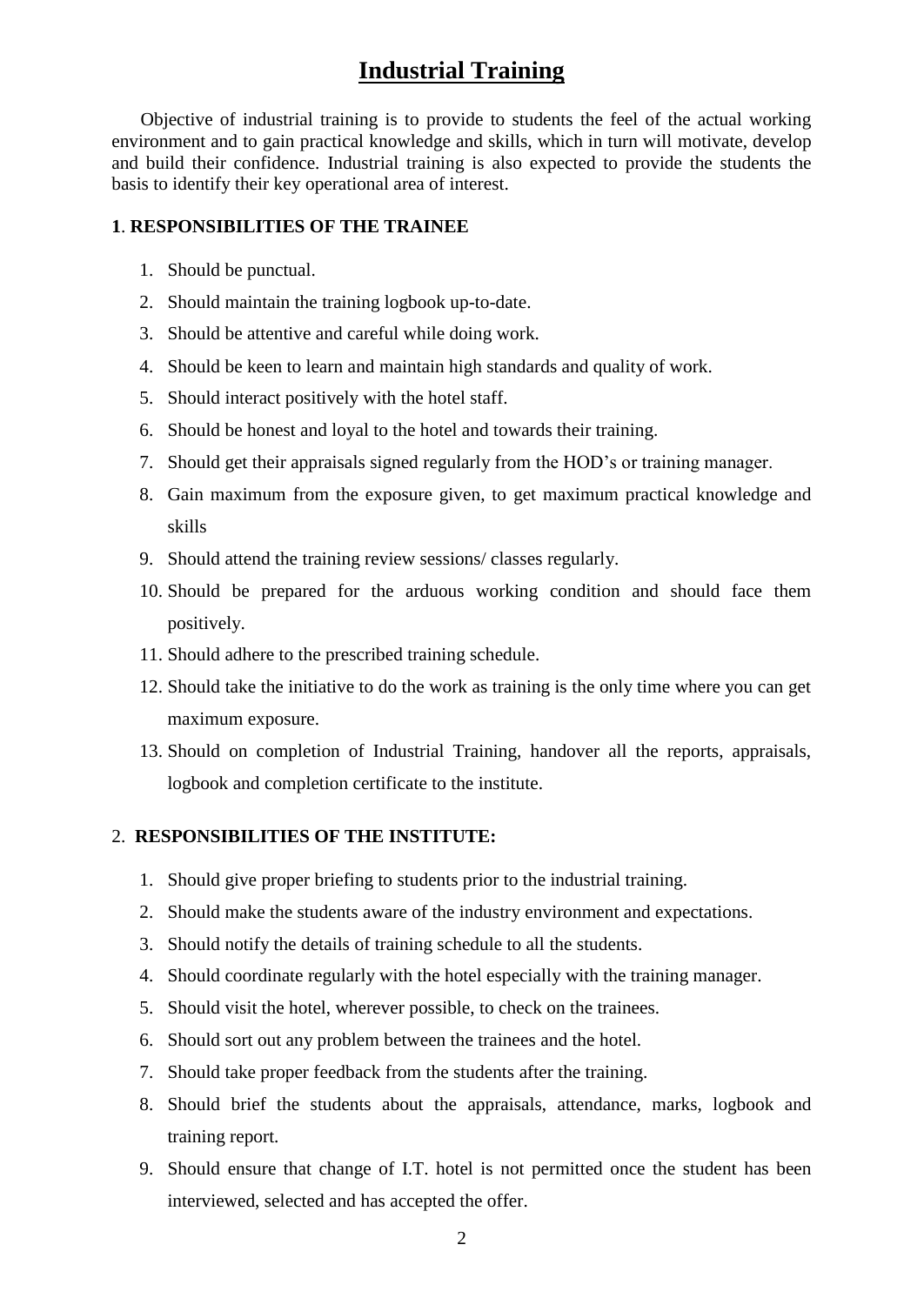- 10. Should ensure that change of I.T. batch is not permitted.
- 11. Should ensure trainees procure training completion certificate from the hotel before joining institute.

#### 3. **RESPONSIBILITIES OF THE HOTEL:**

First exposure: A young trainee's first industry exposure is likely to be the most influential in that person's career. If the managers / supervisors are unable or unwilling to develop the skills young trainees need to perform effectively, the latter will set lower standards than they are capable of achieving, their self-images will be impaired, and they will develop negative attitudes towards training industry and – in all probability – their own careers in the industry. Since the chances of building successful careers in the industry will decline, the trainees will leave in hope of finding other opportunities. **If on the other hand, first managers/ supervisors help trainees achieve maximum potential, they will build the foundations for a successful career.**

#### **Hotels**

- 1. Should give proper briefing session/ orientation/ induction prior to commencement of training.
- 2. Should make a standardized training module for all trainees.
- 3. Should strictly follow the structured training schedule.
- 4. Should ensure cordial working conditions for the trainee.
- 5. Should co-ordinate with the institute regarding training programme.
- 6. Should be strict with the trainees regarding attendance during training.
- 7. Should check with trainees regarding appraisals, training report, log book etc.
- 8. Should inform the institute about truant trainees.
- 9. Should allow the students to interact with the guest.
- 10. Should specify industrial training's "Dos and Don'ts for the trainee.
- 11. Should ensure issue of completion certificate to trainees on the last day of training.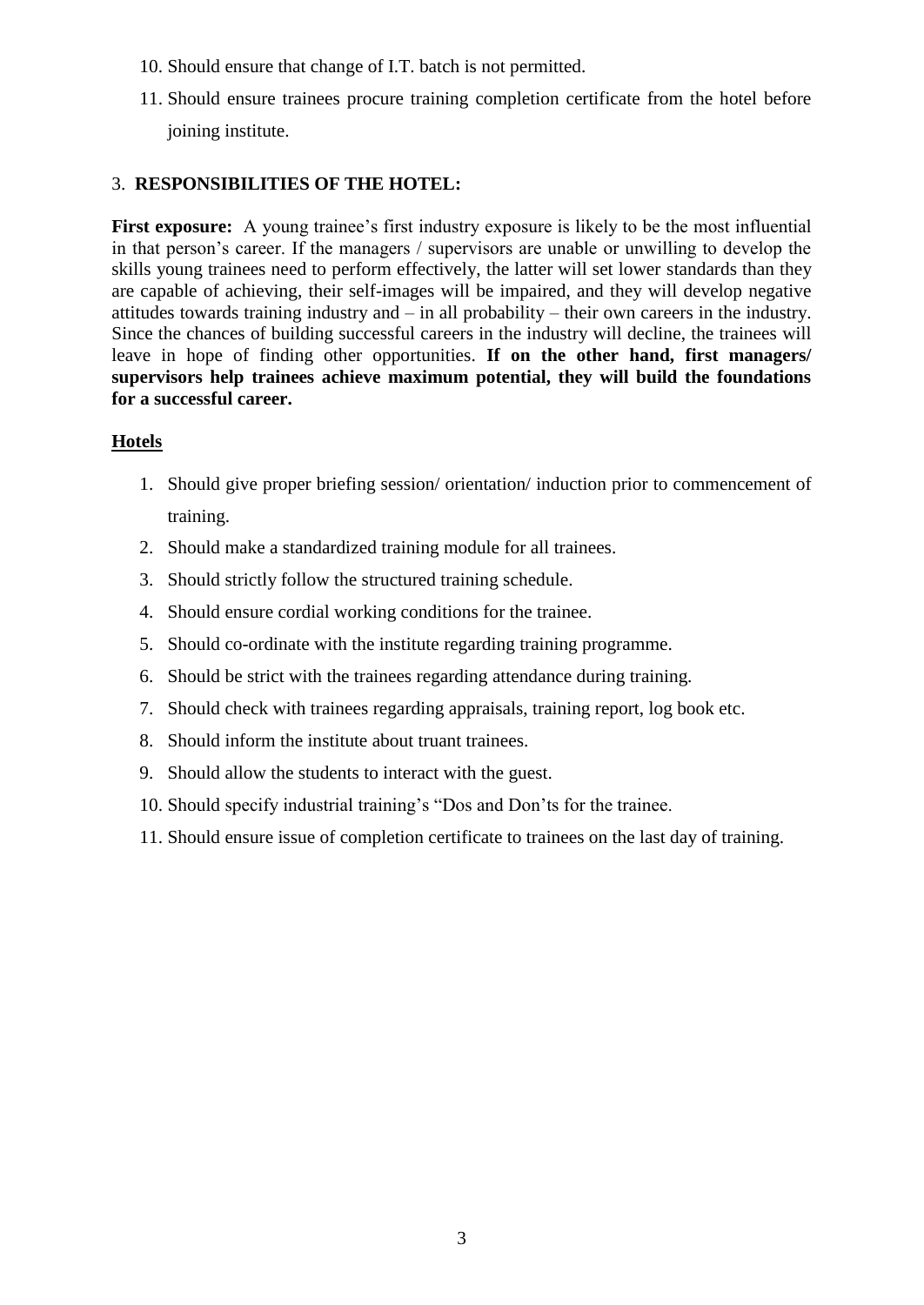### **Industrial Training PERFORMANCE APPRAISAL FORM (PAF) Institutes of Hotel Management & Catering Technology**

|                                     | PIHMCT Roll No                      |  |
|-------------------------------------|-------------------------------------|--|
|                                     | Duration: 5 weeks (30 working days) |  |
| Name of the Hotel:                  |                                     |  |
| Department: $F & BS / FP / HK / FO$ |                                     |  |

### **Appearance**

| Immaculate Appearance, Spotless uniform, Well groomed hair, Clean nails & |  |
|---------------------------------------------------------------------------|--|
| hands                                                                     |  |
| Smart Appearance, Crisp uniform, Acceptable hair, Clean nails and hands   |  |
| Well Presented, Clean Uniform, Acceptable hair, Clean nails & hands       |  |
| Untidy hair, Creased ill kept uniform, Hands not clean at times           |  |
| Dirty / disheveled, Long / unkempt hair, Dirty hands $\&$ long nails      |  |

## Punctuality / Attendance ( days present out of 30 days)

| On time, Well Prepared, Ready to commence task, Attendance Excellent | 100\% |  |
|----------------------------------------------------------------------|-------|--|
| On time, Lacks some preparation but copes well, attendance Very good | 90%   |  |
| On time, Some disorganized aspects-just copes, Attendance Regular    | 80%   |  |
| Occasionally late, Disorganized approach, Attendance irregular       | 60%   |  |
| Frequently late, Not prepared, Frequently absent without excuse      | 50%   |  |

## **Ability to Communicate (Written / Oral)**

| Very confident, demonstrates outstanding confidence & ability both<br>spoken/written |  |
|--------------------------------------------------------------------------------------|--|
| Confident, Delivers information                                                      |  |
| Communicates adequately, but lacks depth and confidence                              |  |
| Hesitant, lacks confidence in spoken / written communication                         |  |
| Very inanimate, unable to express in spoken or written work                          |  |

### **Attitude to Colleagues / Customers**

| Wins / retains highest regard from colleagues has an outstanding rapport with<br>clients |  |
|------------------------------------------------------------------------------------------|--|
| Polite, considerate and firm, well liked.                                                |  |
| Gets on well with most colleagues, Handles customers well.                               |  |
| Slow to mix weak manners, is distant has insensitive approach to customers               |  |
| Does not mix, relate well with colleagues $\&$ customers                                 |  |

### **Attitude to Supervision**

| Welcomes criticism, Acts on it, very co-operative                     |  |
|-----------------------------------------------------------------------|--|
| Readily accepts criticism and is noticeably willing to assist others. |  |
| Accepts criticism, but does not necessarily act on it.                |  |
| Takes criticism very personally, broods on it.                        |  |
| Persistently disregards criticism and goes own way.                   |  |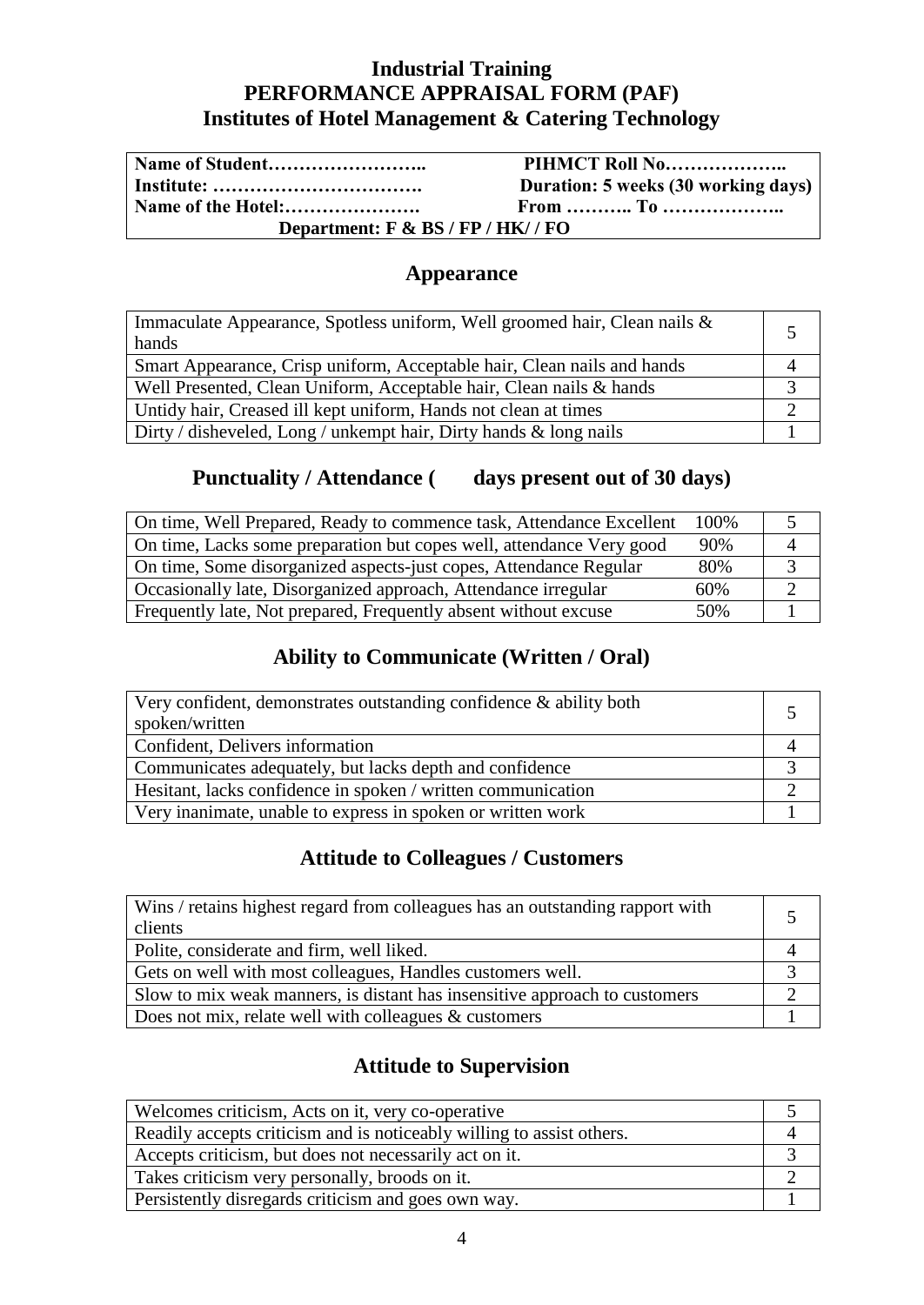## **Initiative / Motivation**

| Very effective in analyzing situation<br>and resourceful in solving problems | Demonstrates ambition to achieve<br>progressively        |  |
|------------------------------------------------------------------------------|----------------------------------------------------------|--|
| Shows ready appreciation and<br>willingness to tackle problems               | Positively seeks to improve knowledge<br>and performance |  |
| Usually grasps points correctly                                              | Shows interest in all work undertaken                    |  |
| Slow on the uptake                                                           | Is interested only in areas of work<br>preferred         |  |
| Rarely grasps points correctly                                               | Lacks drive and commitment                               |  |

## **Reliability / Comprehension**

| Is totally trust worthy in any working situation?<br>Understands in detail, why and how the job is done                               |  |
|---------------------------------------------------------------------------------------------------------------------------------------|--|
| Can be depended upon to identify work requirements and willing to complete<br>them. Readily appreciates, how and why the job is done. |  |
| Gets on with the job in hand. Comprehends, but doesn't fully understand work in<br>hand                                               |  |
| Cannot be relied upon to work without supervision.<br>Comprehends only after constant explanation                                     |  |
| Requires constant supervision. Lacks any comprehension of the application                                                             |  |

## **Responsibility**

| Actively seeks responsibility at all times.                      |  |
|------------------------------------------------------------------|--|
| Very willing to accept responsibility.                           |  |
| Accepts responsibility as it comes.                              |  |
| Inclined to refer matters upwards rather than make own decision. |  |
| Avoids taking responsibility                                     |  |

# **Quality of Work**

| Exceptionally accurate in work, very thorough usually unaided. |  |
|----------------------------------------------------------------|--|
| Maintains a high standard of quality                           |  |
| Generally good quality with some assistance                    |  |
| Performance is uneven                                          |  |
| Inaccurate and slow at work                                    |  |

# **Quantity of work**

| Outstanding in output of work  |  |
|--------------------------------|--|
| Gets through a great deal      |  |
| <b>Output satisfactory</b>     |  |
| Does rather less than expected |  |
| Output regularly insufficient  |  |